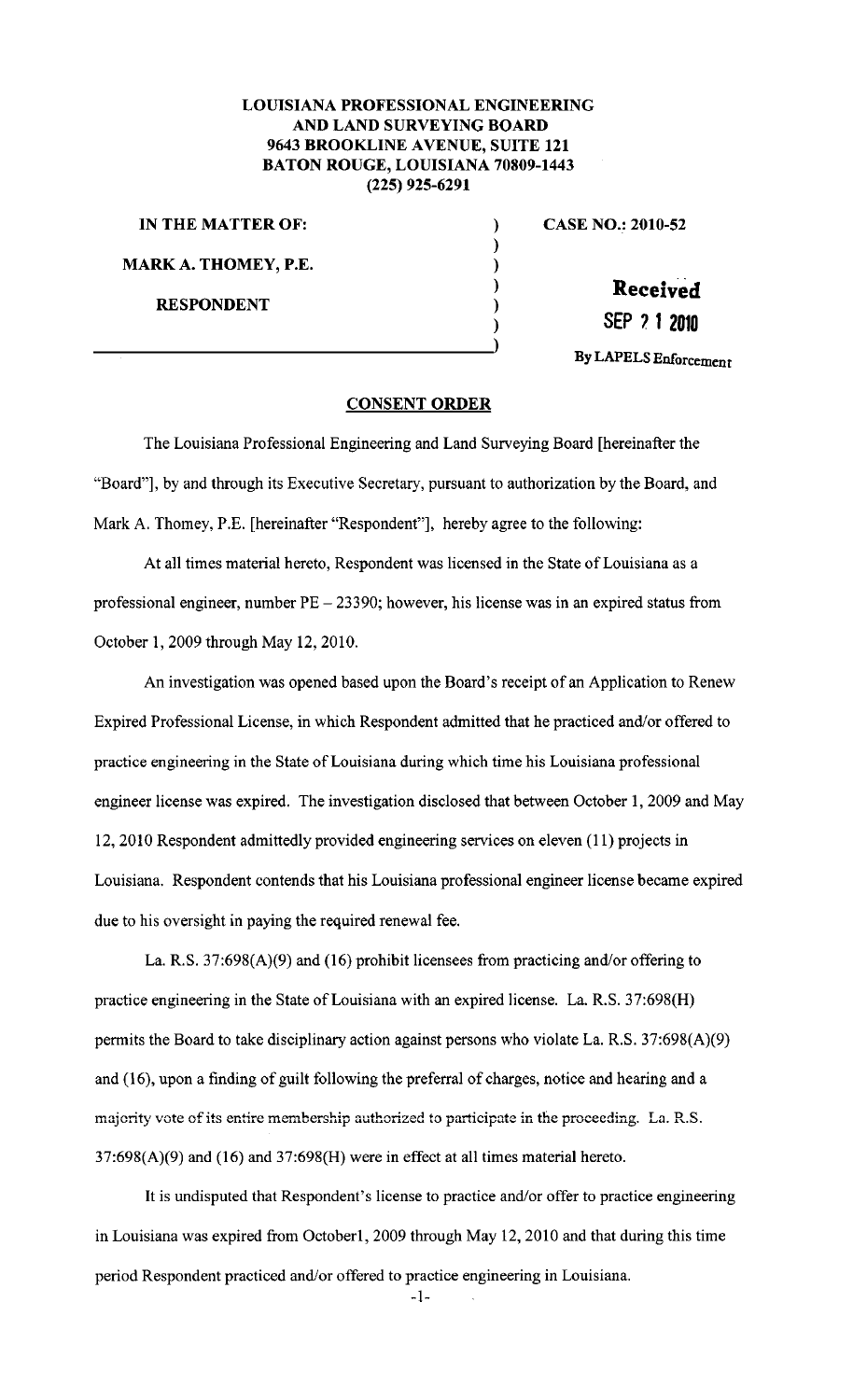By letter dated August 30, 2010, the Board gave notice to Respondent that it was considering the preferral of charges against Respondent on the grounds that he may have violated La. R.S. 37:698(A)(9)and (16), relative to practicing and/or offering to practice engineering in the State of Louisiana with an expired license.

Wishing to dispense with the need for further disciplinary action and to conclude the instant proceeding without further delay and expense, for the purpose of this proceeding only, Respondent and the Board do hereby enter into this Consent Order, in which Respondent of his own free will consents to the issuance of a Consent Order by the Board, wherein Respondent agrees (a) to pay a fine of five hundred (\$500.00) dollars, (b) to pay administrative costs of two hundred fifty-three and 82/100 (\$253.82) dollars, (c) to pay past unpaid renewal fees of one hundred eighty (\$180.00) dollars, (d) to successfully complete the Board's online Louisiana Laws and Rules Examination, (e) that if he fails to comply with any part of this Consent Order, his professional engineer license will be automatically suspended until such time as he does so, and (f) to the publishing of this Consent Order on the Board's website and a summary of this matter in the Board's official journal, the Louisiana Engineer and Surveyor Journal, and the reporting of this matter to the National Council of Examiners for Engineering and Surveying (NCEES), identifying Respondent by name.

Respondent admits to violations of the referenced laws and/or rules regarding the practicing of and/or offering to practice engineering in the State of Louisiana with an expired license. Respondent acknowledges awareness of said laws and/or rules and states that he will comply with all applicable laws and rules henceforth. Respondent has been advised of his right to be represented by counsel before the Board and/or to appear at any hearing personally or by counsel and present witnesses and evidence in its own behalf, and he hereby waives this right and its right to appeal; and he states affirmatively that he has been afforded all administrative remedies due him under the law.

Therefore, in consideration of the foregoing and by signing this Consent Order, Respondent does hereby waive his right to a hearing before the Board, to the presenting of evidence and witnesses in his behalf, to Findings of Fact and Conclusions of Law in this case, and to judicial review of this Consent Order.

-2-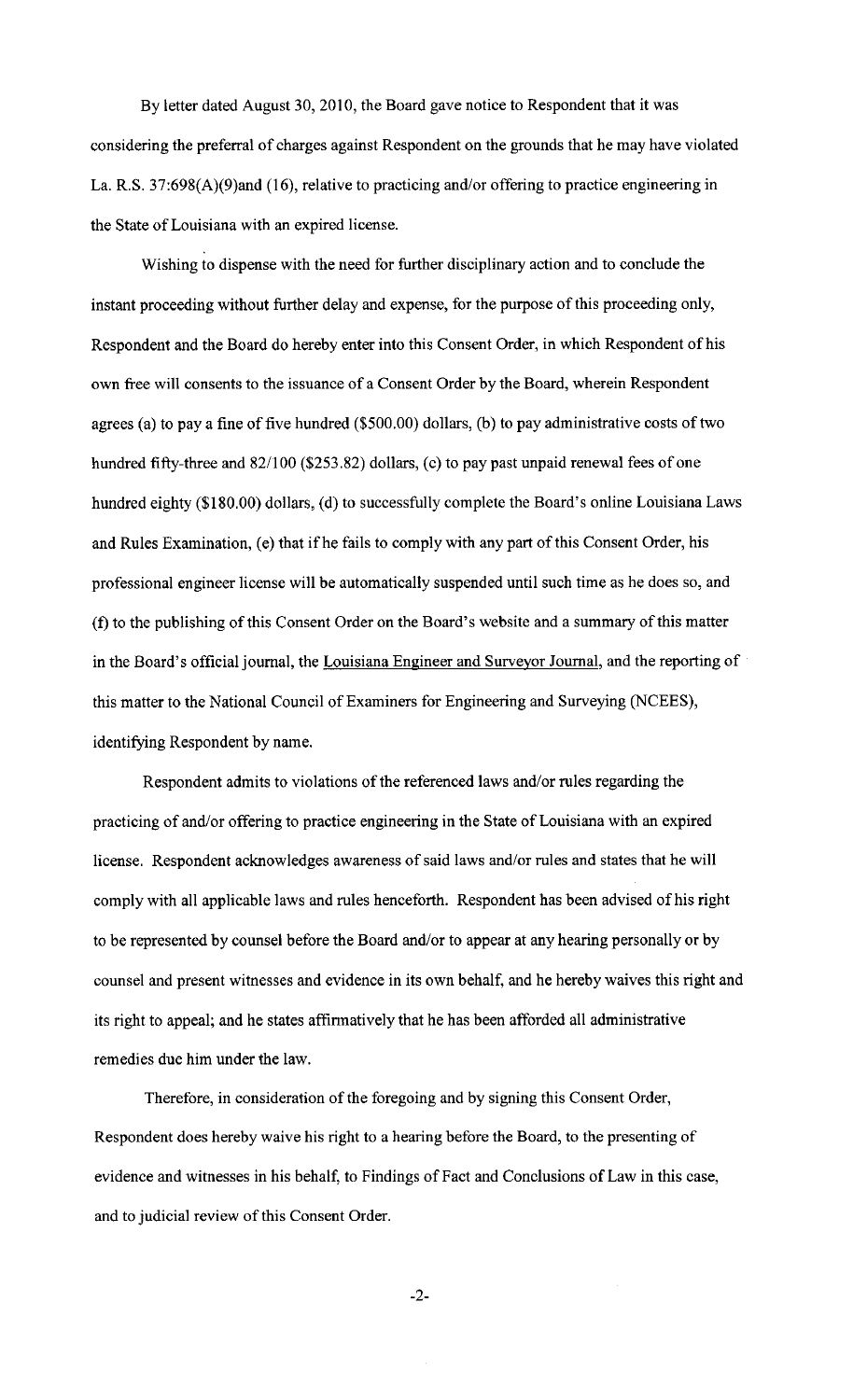Respondent hereby represents (a) that he fully understands the meaning and intent of this Consent Order, including but not limited to its final and binding effect, (b) that he has voluntarily entered into this Consent Order and that no other promise or agreement of any kind has been made to or with him by any person whatsoever to cause the execution of this instrument and (c) that the sanctions set forth in this Consent Order do not prevent the Board from taking further disciplinary or enforcement action against Respondent on matters not specifically addressed in this Consent Order.

WHEREFORE, the Louisiana Professional Engineering and Land Surveying Board and Respondent agree that:

I. Respondent shall pay a fine of five hundred (\$500.00) dollars, which shall be tendered to the Board by certified check payable to the Board, due within thirty (30) days of the signing of this Consent Order; and

2. Respondent shall pay administrative costs of two hundred fifty-three and 82/100 (\$253.82) dollars, which shall be tendered to the Board by certified check payable to the Board, due within thirty (30) days of the signing of this Consent Order; and

3. Respondent shall pay past unpaid renewal fees of one hundred eighty (\$180.00) dollars, which shall be tendered to the Board by certified check payable to the Board, due within thirty (30) days of the signing of this Consent Order; and

4. Respondent shall successfully complete the Board's online Louisiana Laws and Rules Examination with a score of 90% or higher and return it to the Board within sixty (60) days of the effective date of this Consent Order; and

5. If Respondent fails to comply with any part of this Consent Order, his professional engineer license, PE - 23390, shall be automatically suspended until such time as he does so; and

6. This Consent Order shall be published on the Board's website and a summary of this matter shall be printed in the official journal of the Board, the Louisiana Engineer and Surveyor Journal, and reported to the National Council of Examiners for Engineering and Surveying (NCEES), identifying Respondent by name; and

7. This Consent Order shall not become effective unless and until it is accepted and signed by and on behalf of the Board. Should the Board not accept and sign this Consent Order, it is agreed that presentation of this matter to the Board shall not prejudice the Board or any of its

-3-